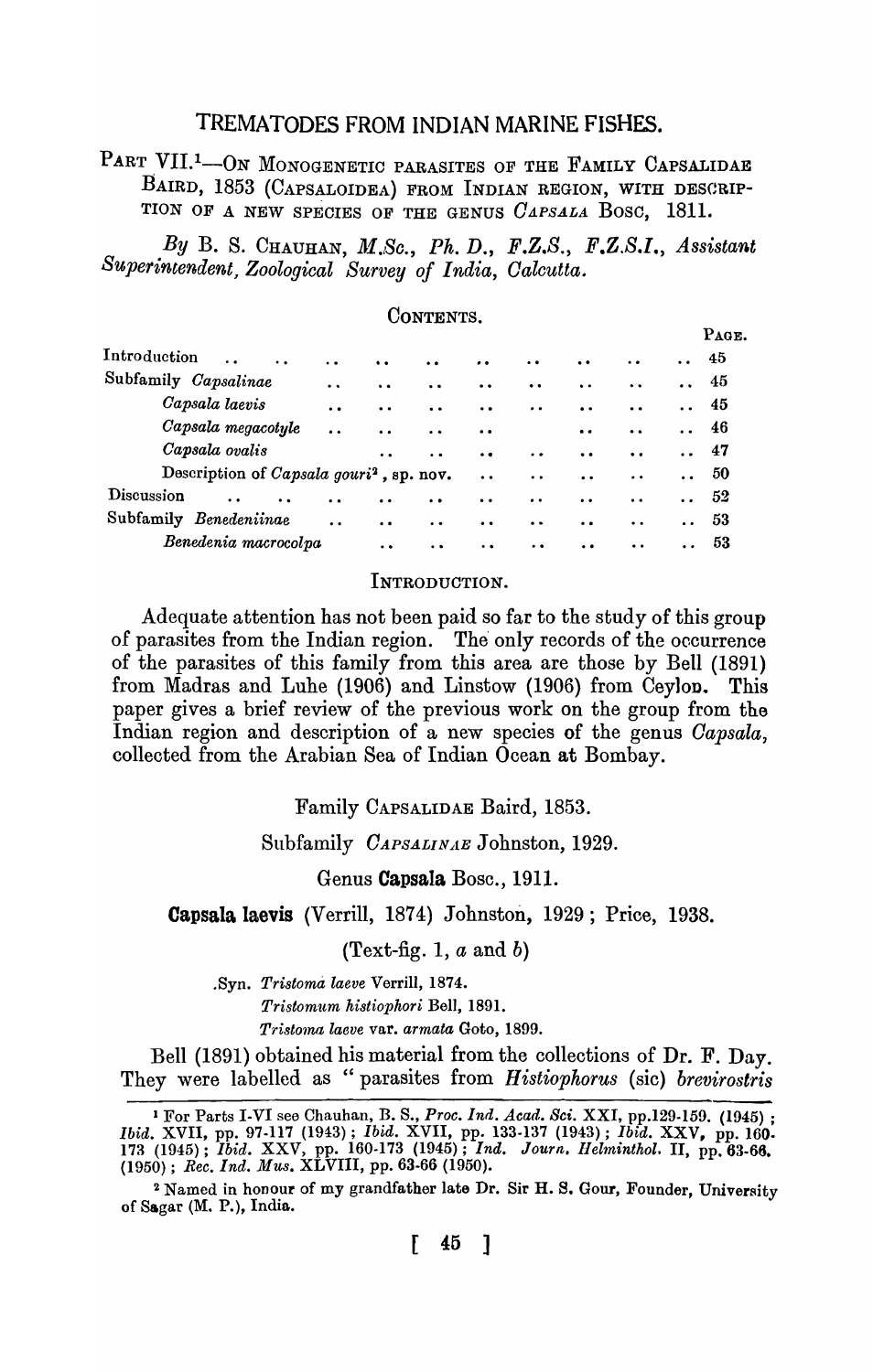Madras". Bell described them as a new species under the name,. *Tristomum histiophori* Bell, 1891. Goto in 1894, created a new species  $\boldsymbol{T}$ . ovale and considered that probably it was identical with Bell's species. Later on (1899) he created two varieties of his species T. ovale; var. armata Goto (1899) for forms with cuticular spines on the dorsal margins



TEXT-FIG. 1.-Capsala laevis.--a. Entire worm; *b.* Haptoral hook (after Price 1939~.

of the body, to which he referred Bell's species *T* histiophori and var *inermis* Goto (1899) for forms without any trace of dorsal spines to which he referred his species *T ovale* Goto, 1895. Setti (1899) independently of Goto determined that T. *laeve* and T. *ovale* were identical with T *histiophori* Bell—after examining the types of latter—(as T *laeve*). Later workers, Johnston (1929), Price (1938) and Sproston (1946) agree in regarding T. *histiophori* Bell as synonym of T. *laevis* (Verrill, 1874).

Capsala megacotyle (v. Linstow, 1906).

Johnston, 1929; emend. Price, 1938.

(Text-fig. 2,  $a$  and  $b$ .)

Syn. *Tristoma megacotyle* von Linstow, 1906. *Oapsala megacephala* Johnston, 1929-a *lapsu8* for *megacotyle. Pristomella megacotyle* Guiart, 1938.

Von Linstow (1906) collected his specimens from the surface of the body of a Sword fish, *Histiophorus* sp. from Beruwala, Ceylon, on February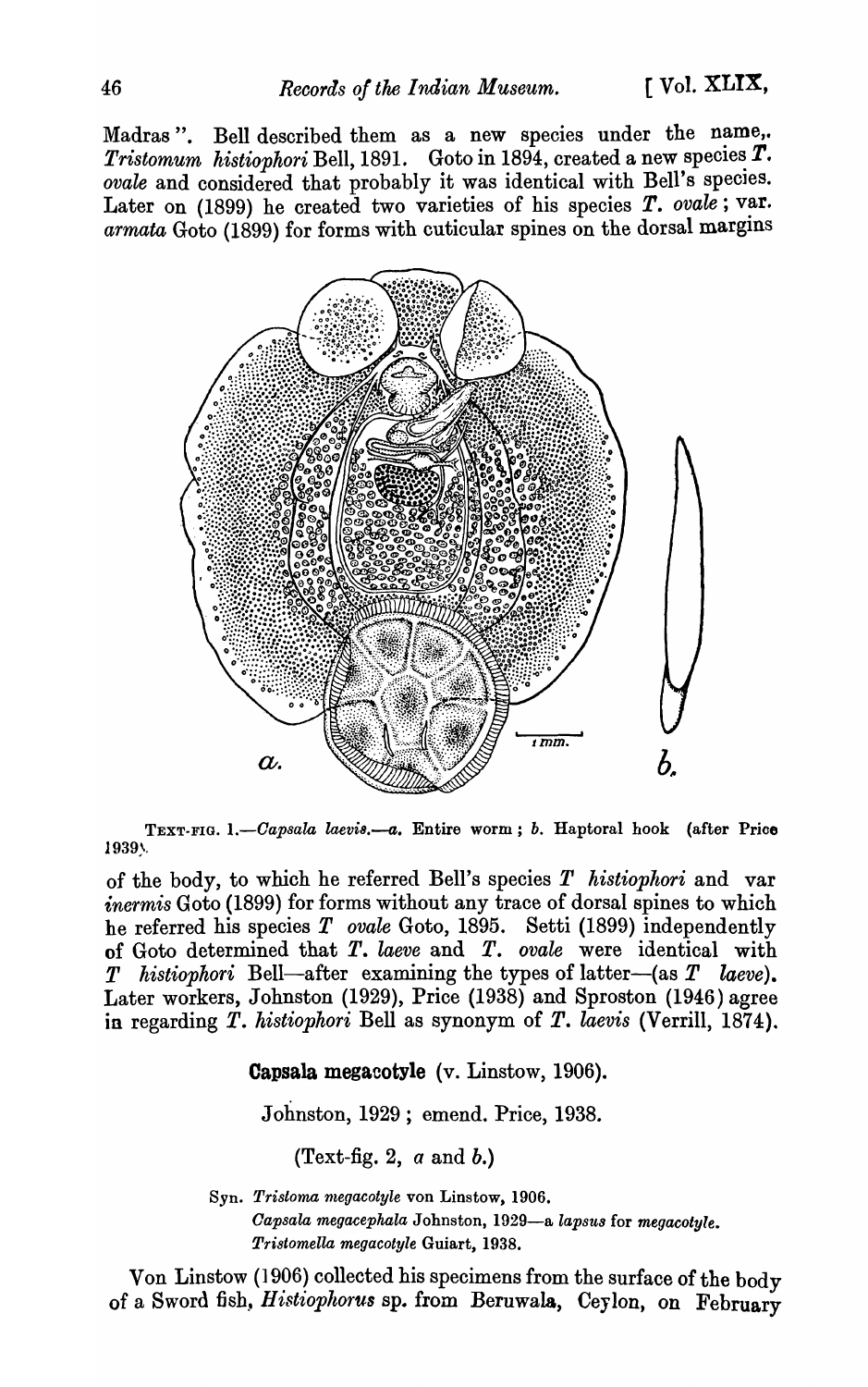6, 1904 and described them as *Tristoma megacotyle.* Johnston (1929) transferred it as a valid species under the genus *Oapsala* as *Oapsala* 



TEXT-FIG. *2.-0apsala megacotyle.-a.* Entire worm; *b.* Haptoral hook (after Linstow 1906).

*megacephala* which is obviously a *lapsus calami* for *O. megacotjle.* Guiar 1938) transferred it to his new genus, *Tristomella* Guiart, 1938. I is now regarded as *O. megacotyle.* 

Capsala ovalis (Goto, 1894) Price, 1938; emend. Sproston, 1946. (Text-fig. 3 *a,* b and *c.)* 

*Triatomum ovale* Goto, 1894.

*Triatoma ovale* Setti, 1899.

*Oapsala ovale* Price, 1938.

Syn. *Tristomum laeve* var. *inermis* Goto, 1899.

Von Linstow (1906) described a new species of the genus *Tristomum*  as *T. megacotyle,* from the surface of the body of a sword fish, *Histiophorus* sp. from Ceylon. At the end of his description he states that " a similar, though much larger species, also living upon *Histiophorus*, is *Tristomum laeve* Verrill= $\tilde{T}$  *ovale*, Goto; the length of this species amounts to 13 mm. and its breadth  $12$  mm., the diameter of the anterior suckers equals to 1/7 of the body length; the rays of the caudal sucker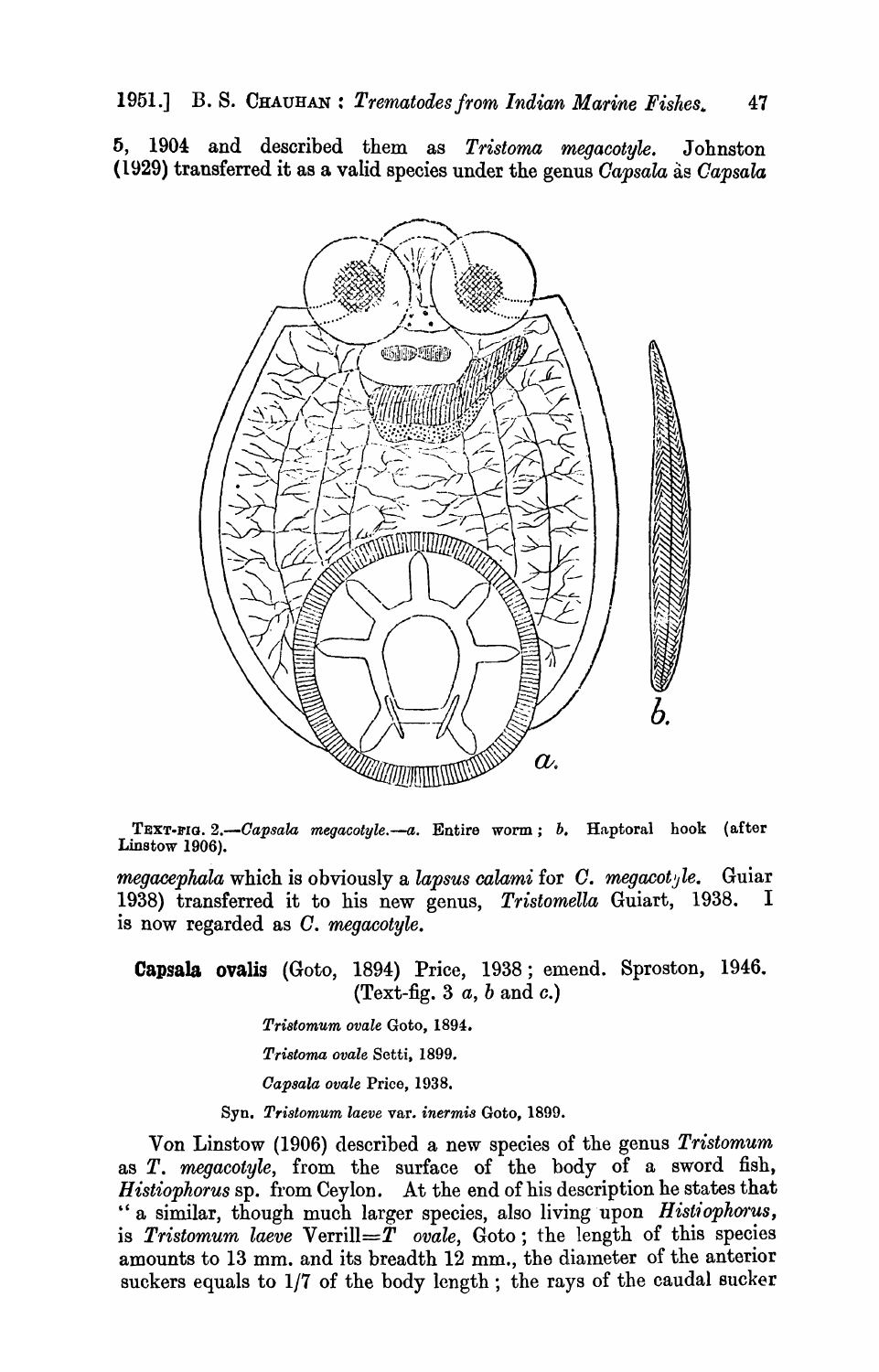are narrow, its margin unstriated and the rods are expanded and irregularly laciriate at the roots".



TEXT-FIG. *3.-0apsala ovalis.-a.* Entire worm (ventral view), testes represented only on one oide. *b.* Haptoral hook X 70 diam. *c.* Central portion of the genital organs viewed as a transparent object from the ventral side  $\times\,29$  diam (after Goto, 1894).

Key to lettering: *int.,* intestine; *pros.* gl., prostnte gland; *tea.,* testis; *vag.,* vagina *v. de!.,* vas deferens; *vit.,* vitellaria; *'Uk. duct.,* yolk duct; ~ *gen. op.,* male genital opening ;  $9 \text{ gen. } op$ , female genital opening.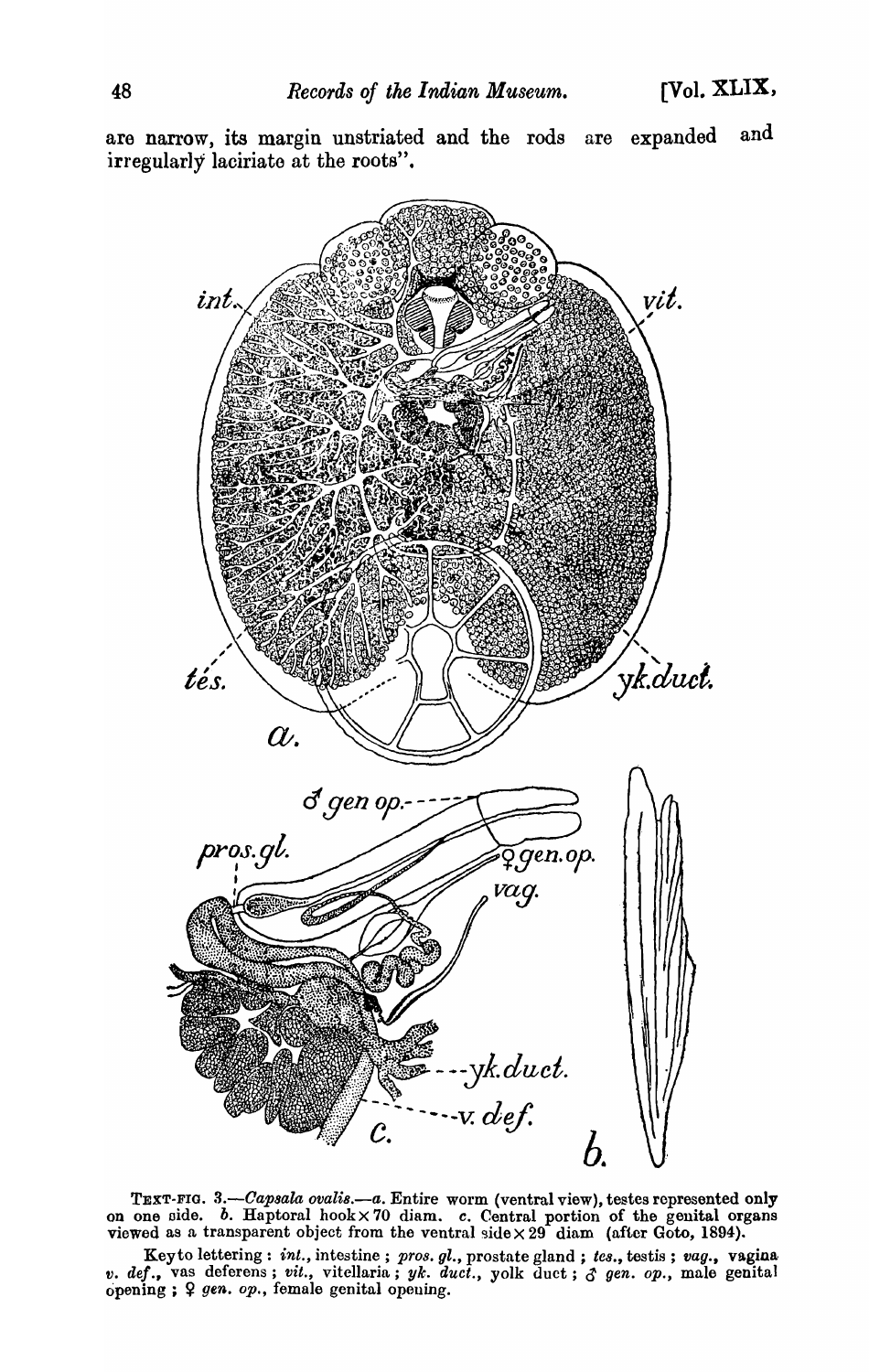"(Cf. S. Goto, Studies on the Ectoparasitic Trematodes of Japan *Journ. Coll. Science, Japan, VIII, part 1, Tokyo, 1894, pp. 241-244.)*"

Species *Tristoma ovale* was created by Goto in 1894. However, in 1899, after examination of the type material he regarded T. *ovale* and T *histiophori* as synonymous to T *laevis* but created two varieties of the species, T. *laeve* Verrill, var. *armata* Goto, 1899 for forms with cuticular spines on the dorsal margins of the body, *e.g.* those of Verrill and Bell and var. *inermis* Goto, 1899 for forms with total absence of dorsal spines and regarded his species *T ovale* Goto, 1894, as synonymous with the later. Price (1938) considers that the varietal differences are of specific rank and reinstates T. *ovale* as distinct from *Capsala laevis.*  Sproston (1946) emends the name to O. *ovalis* on grounds of grammatical agreement in consultation with Dr. H. A. Baylis.

In view of the reinstatement of the species *O. ovalis* by Price (1938 as valid species, it is difficult to say whether the specimens with which Linstow (1906) was dealing, were *Capsala laevis* or *Oapsala ovalis.* However, since Linstow's forms were similar to *O. megacotyle* and *O. laevis*  it appears that most probably his material was  $\tilde{C}$ . *ovalis* (Goto, 1894) Price, 1938.

C. *ovalis* (Goto, 1894) appears to be an interesting form in that it has pharynx constricted, body is without marginal dorsal spines, ovary is much lobed and the testes are irregular in shape and are of more or less lobed nature.

## Capsala gonri, *sp. nov.*

### (Text-fig. 4 *a,* b, and c. & Text-fig. 5 *a* and b).

Four specimens of different sizes of this worm were collected by Prof. and Mrs. Rangnekar from the operculum of the fish *Thynnus thunnina* C. V in the winter season, in 1947.

*Description*. Body of the parasite is elongately oval, slightly tapering anteriorly, with anterior border being convex. Anterior lobe of body is divided from the median by a slight constriction where the anterior suckers are attached. Ventral papillae appear to be absent. The type specimen measures  $3.30$  mm. in length and  $1.55$  mm. in width (maximum) which is in the region of posterior third of the body. Measurements of other paratype specimens are as given in the chart below. Lateral margins are entire with a single row of dorsal marginal chitinous spines. They are not crown-shaped but simple 5-6 cuspid. Anterior suckers are circular or slightly oval measuring *0·4 mm.,* about one eighth of body length. Posterior sucker is circular, projecting beyond the body by about one third of its length and is about one third of body length. It. is provided with marginal striated membrane. Its internal surface is divided into areas by six main ridges, the posterior septa probably having slight tendency for sub-division towards the lips. Ventral surface of the haptor is covered with papillae. The haptor has one pair of gourd shaped hooks, tapering posteriorly, probably with a slight tendency for recurving at the border end for muscle attachment. No marginal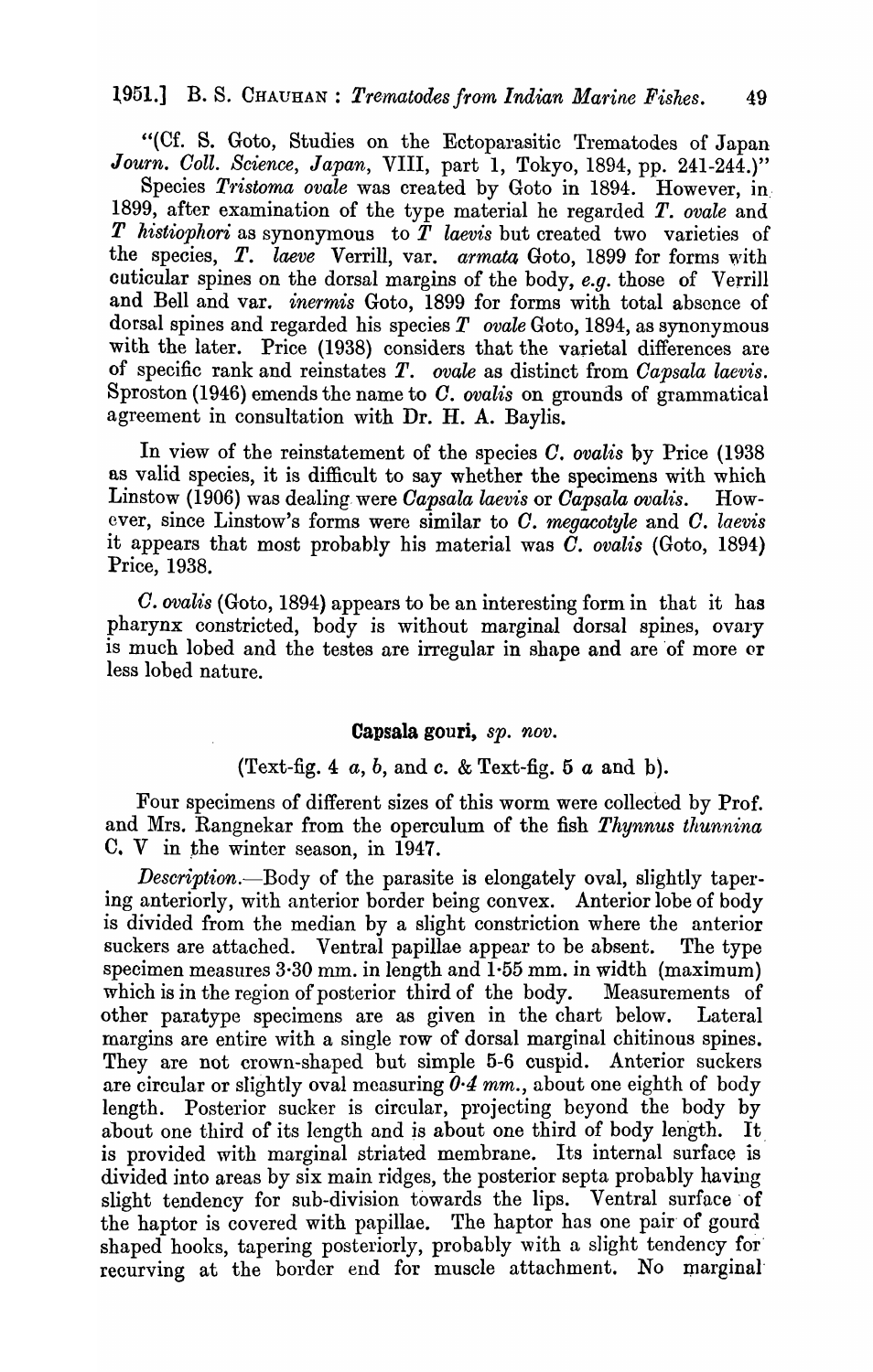hooklets were observed. Mouth is of moderate size, situated in between and at the plane of the hinder end of the anterior suckers. Pharynx is divided by a constriction into two parts. Oesophagus is very short. Intestinal crura are continuous with each other behind, a little in front of the posterior sucker with numerous dendritic branches on the outerside. There is common genital opening on the left side of the pharynx, near the posterior end of the left anterior sucker. Cirrus pouch is club shaped with its base lying laterally on the left side of the pharynx.



TEXT-FIG *4.-0ap8ala gouri,* sp. nov. *a.* Entire worm, ventral view X 50; *b.* Dorsa 1 marginal spines $\times 600$ ; c. Haptoral hook $\times 300$ .

Penis is long and thick. Ovary is median and is situated at the hinder end of the anterior third of the body. It is oval and compact without any lobes. Oviduct is coiled, arising at the front end of the ovary in the median line, proceeding forward into the ootype. Uterus is not very long. It opens into the genital atrium near its bottom. No eggs were observed. Vitellaria are mostly confined to the lateral margins and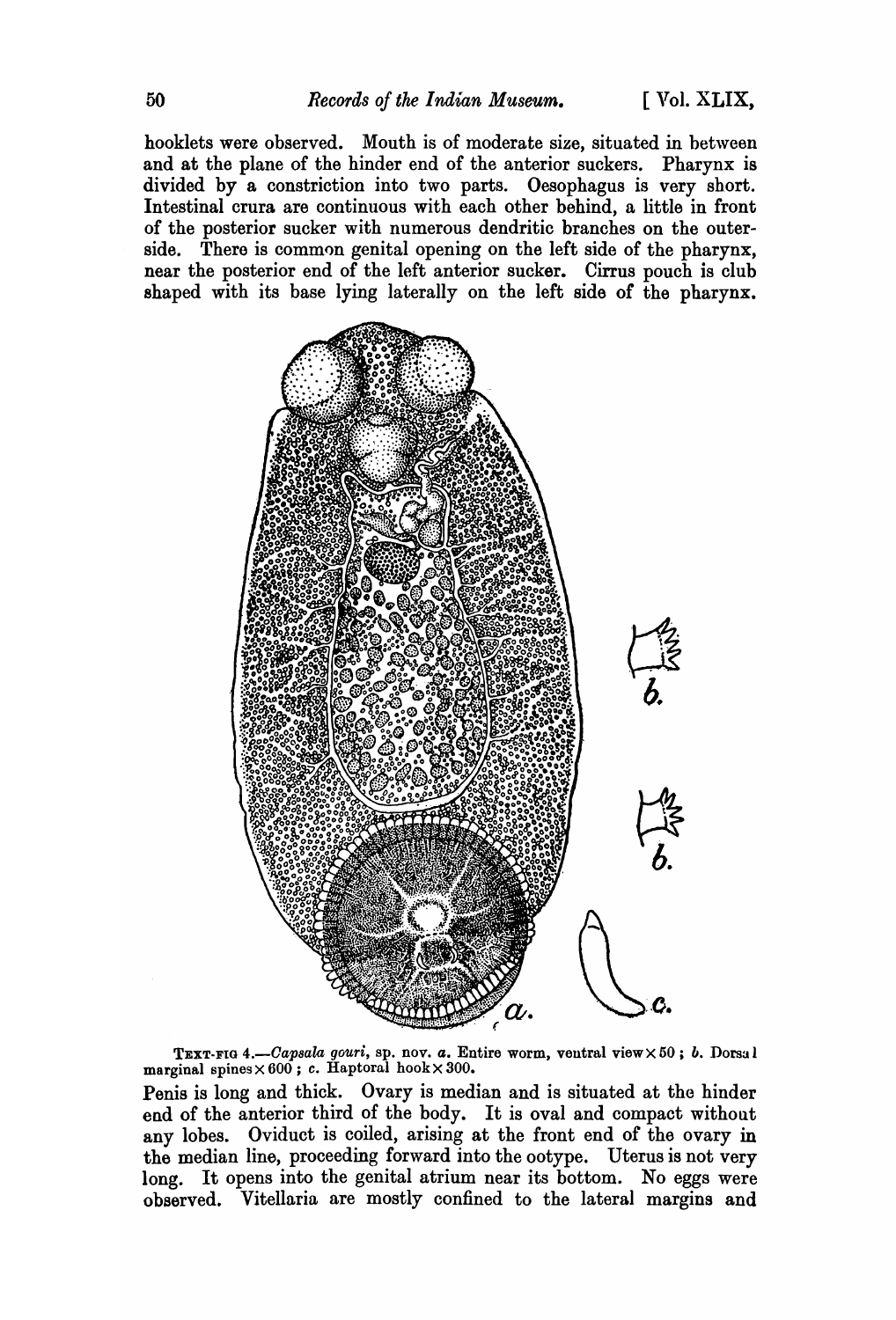anterior lobe of the body but a few scattered ones are found in the central testicular region also. Yolk ducts are paired. Yolk reservoir is small. Vaginal opening is situated a little behind the common genital opening. Vaginal canal proceeds as usual backwards and forwards the



TEXT-FIG 5.-Capsala gouri, sp. nov. *a*. Anterior portion, enlarged, showing genital organs,  $\times 50$ ; *b.* Haptor showing haptoral rays  $\times 30$ .

median line after forming a globular recpptaculam seminis, which opens with the yolk reservoir. Testes are small, globular, many in number, confined to the mid region between the intestinal crura and do not extend anteriorly beyond the level of the ovary.

|                | Measurements in millimetres. |                 |                                                 |                                                                              |                                   |                        |
|----------------|------------------------------|-----------------|-------------------------------------------------|------------------------------------------------------------------------------|-----------------------------------|------------------------|
|                |                              |                 | Total length<br>of body<br>including<br>haptor. | Length of<br>body proper<br>excluding<br>projecting<br>portion of<br>haptor. | Maximum<br>breadth<br>of<br>body. | Diameter<br>of haptor. |
| Specimen No. 1 | $\ddot{\phantom{a}}$         |                 | ca. $7.25$                                      | 6.05                                                                         | 4.01                              | 3.35                   |
| Specimen No. 2 | $\ddot{\phantom{a}}$         |                 | 6.65                                            | 5.40                                                                         | 3.50                              | $2 - 35$               |
| Specimen No. 3 |                              | $\cdot$ $\cdot$ | 3.30                                            | 2.90                                                                         | 1.65                              | 0.93                   |
| Specimen No. 4 | . .                          | $\bullet$       | 2.85                                            | 2.50                                                                         | 1.55                              | 0.90                   |
|                | Length of body proper        |                 |                                                 | $(1)$ 1.8; $(2)$ 2.3;                                                        |                                   |                        |
|                | Diameter of haptor           |                 |                                                 | $(3)$ 3.1; $(4)$ 2.8.                                                        |                                   |                        |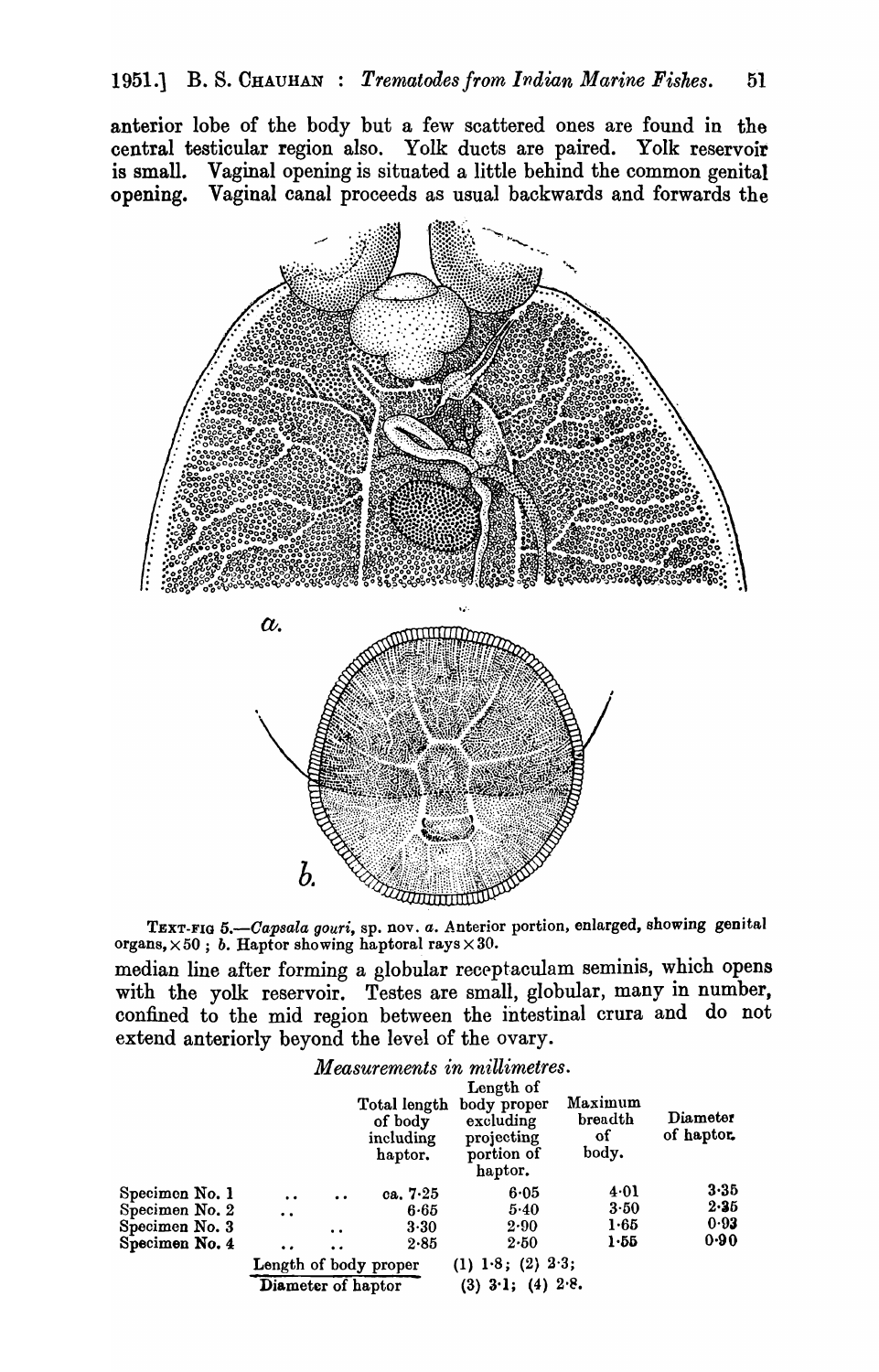$Discussion$ .-There are three genera in the subfamily Capsalinae; *Oapsala* Bosc, 1811; *Tristoma* Cuvier, 1817 and *Oapsaloides* Price, 1938. Out of these the genus *Capsala* is distinguished from the other two in having the pharynx constricted and the testes usually, if not always, extending laterally to intestinal crura. In the other two genera, the pharynx is without a constriction and testes are confined to the interintestinal field. Of the other two, the genus *Oapsaloides* is characterised by having the posterior rays of the haptor bifid distally, haptoral hooks being with clawed tips and the dorsal marginal spines being crownshaped in a single longitudinal row. In *Tristoma*, the posterior rays of haptor are not bifid distally, haptoral hooks are without clawed tips and the dorsal marginal spines, when present, are not crown-shaped. They are in numerous short rows.

The new species *O. gouri* is unique in having combination of some characters of all the three genera of the subfamily. It resembles *Oapsala* in having the pharynx distinctly constricted and also in the shape of the anchors. It agrees with *Oapsaloides* and *T'ristoma* in having the testes entirely between the intestinal crura. It further resembles *Capsoloides* in probably having the posterior rays of haptor bifid distally and in having the dorsal marginal spines in a definite single longitudinal row. It resembles *Tristomum* in having anchors without clawed tips.

Price (1938) gave a list of 16 species as valid species of the genus *viz.*   $Capsala$  martinieri (Bosc, 1811), type species;  $\overline{C}$ . biparasitica (Goto, 1894); C. foliacea (Goto, 1894); C. *interrupta* (Monticelli, 1891); C *katsuwonia* (Ishii, 1936); O. *laevis* (Verrill, 1875) Johnston, 1929, O. *lintoni* Price, 1938; O. *maccallumi* Price, 1939; O. *magrona* (Ishii, 1936); O. *megacotyle* (Linstow, 1906); *C. nozawae* (Goto, 1874); O. *onchid-iocotyle* (Setti, 1899); O. *ovale* (Goto, 1894); O. *pelamydis*  (Taschenberg, 1878); O. *peoyi* (Vigueras, 1935) and O. *squali* (E. Blanchard, 1847). Sproston (1946), after her studies brought in five more, under the genus, as valid species, *viz.,* O. *cephala* (Risso, 1826) St. Remy, 1898 ; C. *cutanea* (Guiart, 1938) Sproston, 1946; C. *grimaldii* (Guiart, 1938) Sproston 1946; O. *molae* (E. Blanchard, 1847) Johnston, 1929; O. *thynni* (Guiart, 1938) Sproston, 1946. She also emended the specific names of' the following three species in consultation with Dr. H. A. Baylis on grammatical grounds *viz. C. katsuwonia, C. magrona* and C. *ovale* to O. *katsuwoni,* O. *magronum* and O. *ovalis* respectively.

Out of these 21 valid species under the genus, the following three are recorded from the Indian region *viz. C. megacotyle, C. laevis* and C. *ovalis.* 

The new species O. *gouri* differs from C. *megacotyle* in the relative shape, ratio of the anterior and posterior suckers to the body length, number of ribs on the posterior sucker and shape of cuticular rods on the posterior sucker. Specimens of C. *lavis* of Linstow, 1906, appear to differ from the new species in the ratio of the suckers and in the nature of the margin of the posterior sucker being unstriated, the rods being expanded and irregularly laciniate at the roots and in the shape of bars. O. *histiophori* Bell (syn. to O. *lmve)* differs from the new species in that its posterior sucker projects by about one third of its diameter beyond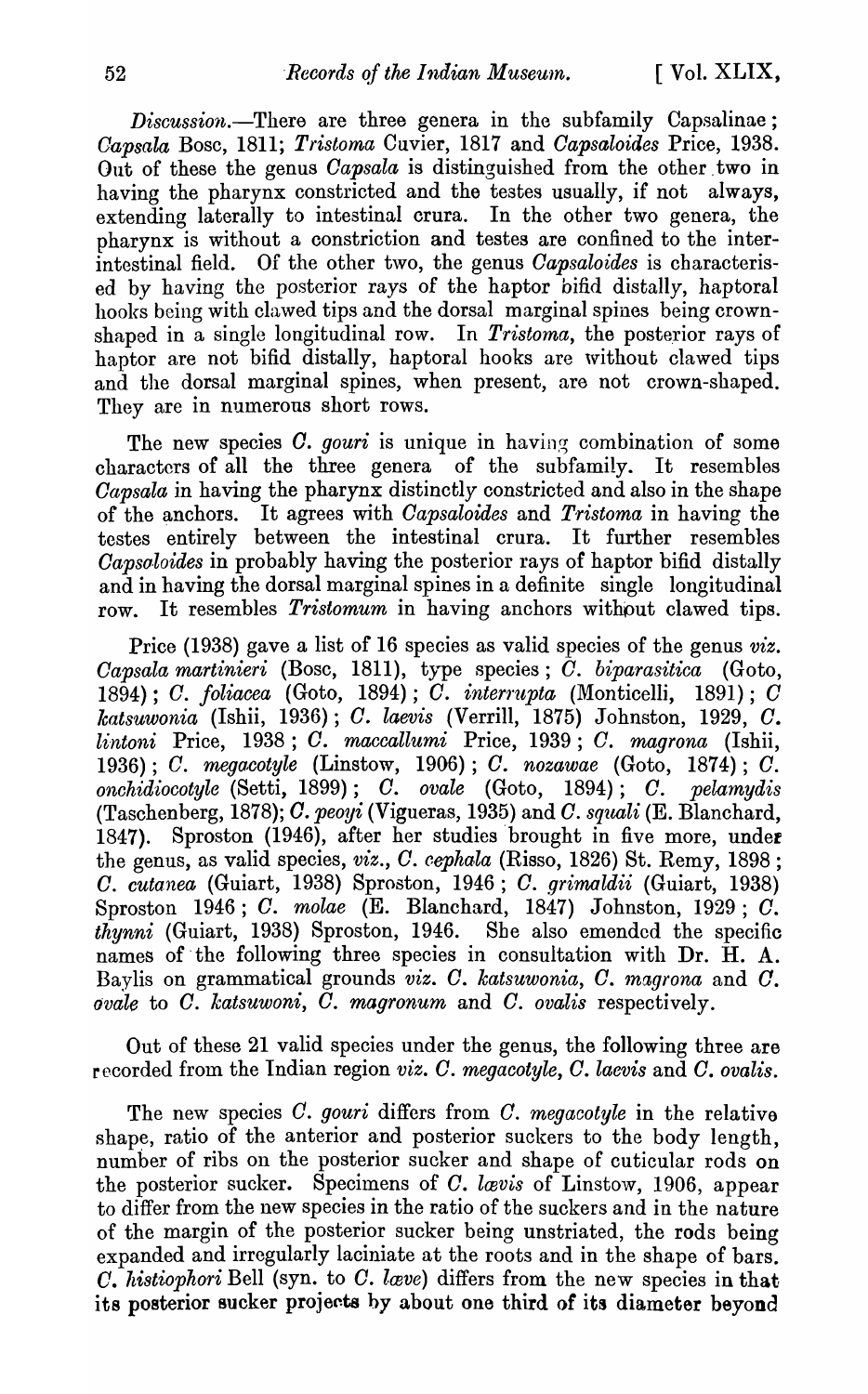the margin of body and the parallel rows of chitinous corpuscles are absent.

The new species is particularly characterised in having a constricted pharynx, testes being confined within the intestinal crura, posterior sucker being with striated fringe, the posterior pairs of ribs on the posterior sucker having a tendency for bifurcation and in the shape of the anchors being simple curved rods and the marginal spines being in a definite longitudinal row with typical shape of *Oapsala* spines.

Subfamily *BENEDENIINAE* Johnston, 1931.

Genus Benedenia Diesing, 1858. Benedenia macrocolpa (Liihe, 1906) Johnston, 1939.

(Text-fig. 6  $a, b, c, \text{ and } d$ .)

Syn. *Epibdella (Benedenia sensu* Montie.) *macrocolpa* Linstow, 1906. *Benedenia macrocolpa* MacCallum, 1927. *Benedenia (Benedeniella) macr.ocolpa* Johnston, 1929. *Benedenia macrocolpa* Meserve, 1938.

This species was describecl by Luhe in 1906 as *Epibdella (Benedenia*  sensu Montic.) *macrocolpa* from the skin of *Rhinoptera javanica* Mull.



TEXT-FIG. 6.-Benedenia macrocolpa. a. Entire worm, ventral view, *b.* Haptor with three pairs of hooks; c. Genital organs, magnified. (after Linstow, 1906.)

Key to lettering: *cg.*, cerebral ganglion with the two pairs of eyes; ev., excretory vesicle; *ga.*, genital atrium; *ic.*, intestinal caeca; *ln.*, longitudinal nerve; *oot.*, *ootypeh*  $ov_n$ ,  $ovary$ ; *p.*, penis; *ph.* pharynx; *te*, testis; *ut.*, uterus; *v.*, vagina; *ve.*, vasa efferentia; vi., vitellarium; yd., yolk ducts; yr., yolk reservoir